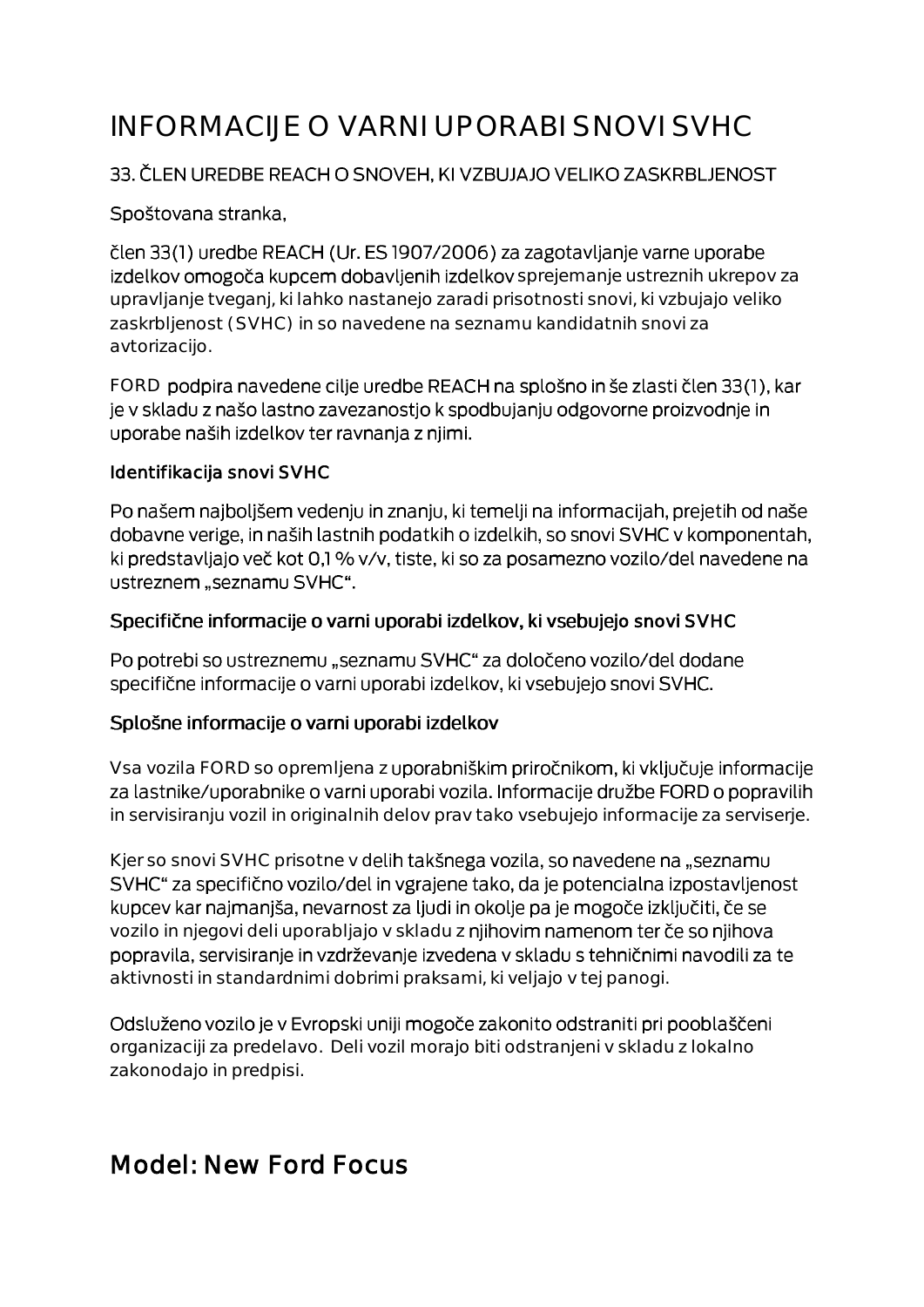### Seznam SVHC na podlagi seznama kandidatnih snovi ECHA, ki velja od 1. januar 2022

## Specifične informacije o varni uporabi izdelkov, ki vsebujejo snovi SVHC

Specifične informacije o varni uporabi niso potrebne - upoštevajte splošne informacije o varni uporabi izdelkov.

| <b>Commodity</b>                                                        | <b>REACH SVHCs</b>                                          |
|-------------------------------------------------------------------------|-------------------------------------------------------------|
| <b>A/C Compressor</b>                                                   | 4,4'-Isopropylidenediphenol[80-05-7]                        |
|                                                                         | Lead[7439-92-1]                                             |
| A/C Lines, Receiver Drier and                                           | Lead[7439-92-1]                                             |
| <b>Accumulator</b>                                                      |                                                             |
| <b>ABS/ESC Module</b>                                                   | Lead[7439-92-1]                                             |
| <b>Accessories</b>                                                      | 1,2-Dimethoxyethane[110-71-4]                               |
|                                                                         | Lead[7439-92-1]                                             |
| <b>Active and Air Suspension</b>                                        | Lead[7439-92-1]                                             |
| <b>Adaptive Cruise Control</b>                                          | Lead[7439-92-1]                                             |
| <b>Air Brakes</b>                                                       | Lead[7439-92-1]                                             |
| <b>AIS - Air Cleaner and Low</b>                                        | Lead[7439-92-1]                                             |
| <b>Pressure Ducts</b>                                                   |                                                             |
| <b>AIS - High Pressure Ducts</b>                                        | Lead[7439-92-1]                                             |
| <b>Alternator</b>                                                       | Lead[7439-92-1]                                             |
| Antenna                                                                 | Lead[7439-92-1]                                             |
| <b>Audio and Navigation Head Units</b>                                  | Lead[7439-92-1]                                             |
| <b>Badges</b>                                                           | 2-(2H-Benzotriazol-2-yl)-4,6-ditertpentylphenol[25973-55-1] |
| <b>Battery</b>                                                          | Lead[7439-92-1]                                             |
| <b>Body Moldings - Roof Rack</b>                                        | C,C'-azodi(formamide)[123-77-3]                             |
|                                                                         | Lead[7439-92-1]                                             |
| <b>Body Structure - Decklid/Liftgate</b>                                | Lead[7439-92-1]                                             |
| (incl Hinge/Supt)                                                       |                                                             |
| <b>Body Structure - Floor Pan - Front</b><br><b>Floor and Side Sill</b> | 2-(2H-Benzotriazol-2-yl)-4,6-ditertpentylphenol[25973-55-1] |
|                                                                         | Diboron-trioxide[1303-86-2]                                 |
|                                                                         | Lead[7439-92-1]                                             |
|                                                                         | Refractory ceramic fibres[142844-00-6]                      |
| Body Structure - Floor Pan - Rear<br><b>Floor</b>                       | Lead[7439-92-1]                                             |
| <b>Body Structure - Hood Assembly</b><br>(incl Hinge/Supt)              | 2-(2H-Benzotriazol-2-yl)-4,6-ditertpentylphenol[25973-55-1] |
| <b>Brake Actuation</b>                                                  | Lead[7439-92-1]                                             |
| <b>Brake Tubes and Hoses</b>                                            | Lead[7439-92-1]                                             |
| <b>Brakes - Caliper &amp; Anchor Brkt</b>                               | 2-Methylimidazole[693-98-1]                                 |
| Assy (Front, Rear)                                                      |                                                             |
|                                                                         | Lead[7439-92-1]                                             |
|                                                                         | Tris(nonylphenyl)phosphite[26523-78-4]                      |
| <b>Bumpers Beams (Un-Exposed) -</b>                                     | C,C'-azodi(formamide)[123-77-3]                             |
| <b>Front/Rear</b>                                                       |                                                             |
| <b>CCB (IP cross car beam)</b>                                          | Lead[7439-92-1]                                             |
| <b>Charge Air Cooler</b>                                                | Lead[7439-92-1]                                             |
| <b>CHMSL</b>                                                            | Lead[7439-92-1]                                             |
| <b>Combined Sensing Module</b>                                          | 1,2-Dimethoxyethane[110-71-4]                               |
| <b>Console Floor/Rear</b>                                               | 6,6'-Di-tert-butyl-2,2'-methylenedi-p-cresol[119-47-1]      |
|                                                                         | C,C'-azodi(formamide)[123-77-3]                             |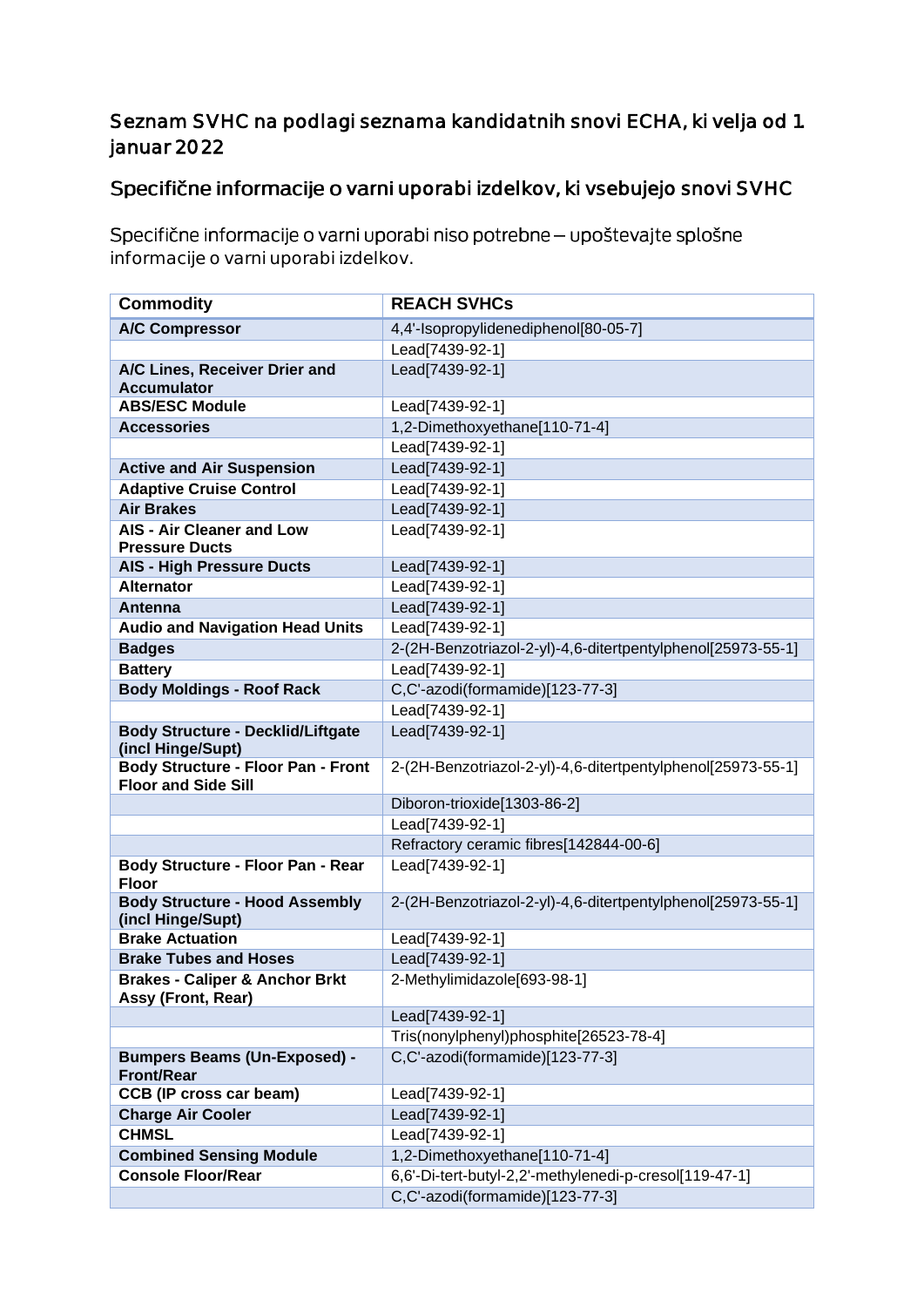| <b>Control Arm and Bushing</b>                                         | 6,6'-Di-tert-butyl-2,2'-methylenedi-p-cresol[119-47-1]                   |
|------------------------------------------------------------------------|--------------------------------------------------------------------------|
| <b>Assembly</b>                                                        |                                                                          |
| <b>Cooling Fans</b>                                                    | Lead[7439-92-1]                                                          |
| <b>Cooling Hoses &amp; Bottles</b>                                     | Lead[7439-92-1]                                                          |
| <b>EDS Wiring Assembly &amp;</b><br><b>Components</b>                  | 4,4'-Isopropylidenediphenol[80-05-7]                                     |
|                                                                        | Lead[7439-92-1]                                                          |
| <b>EGR System (Gas/Diesel)</b>                                         | Lead[7439-92-1]                                                          |
| <b>Electro/Mechanical Devices</b>                                      | 4,4'-Isopropylidenediphenol[80-05-7]                                     |
|                                                                        | Lead[7439-92-1]                                                          |
| <b>Electronic Control Panel and CCH</b>                                | Lead[7439-92-1]                                                          |
|                                                                        | N,N-Dimethylacetamide[127-19-5]                                          |
| <b>Electronic Modules - Amplifiers</b>                                 | Lead[7439-92-1]                                                          |
| <b>Electronic Modules - Displays</b>                                   | Lead[7439-92-1]                                                          |
| <b>Electronic Modules - Door Zone</b>                                  | Lead[7439-92-1]                                                          |
| <b>Electronic Modules - Power</b><br><b>Decklid/Liftgate (PLG)</b>     | Lead[7439-92-1]                                                          |
| <b>Electronic Modules - Suspension</b>                                 | Lead[7439-92-1]                                                          |
| <b>Electronic Modules - SYNC</b>                                       | Lead[7439-92-1]                                                          |
| <b>Engine Covers and Badges</b>                                        | Lead[7439-92-1]                                                          |
| <b>Engine Sealing (Including head</b><br>gaskets)                      | Lead[7439-92-1]                                                          |
| <b>Evaporator and Blower Assemby</b><br>(HVAC Module)                  | Lead[7439-92-1]                                                          |
|                                                                        | Refractory ceramic fibres[142844-00-6]                                   |
| <b>Exhaust Cold End (Muffler &amp;</b><br><b>Output Pipe Assembly)</b> | Lead[7439-92-1]                                                          |
| <b>FEAD</b>                                                            | Lead[7439-92-1]                                                          |
| <b>Fixed Glass</b>                                                     | Lead[7439-92-1]                                                          |
| <b>Front / Rear Door Trim</b>                                          | C,C'-azodi(formamide)[123-77-3]                                          |
| <b>Fuel Injection</b>                                                  | Lead[7439-92-1]                                                          |
| <b>Fuel Lines</b>                                                      | 6,6'-Di-tert-butyl-2,2'-methylenedi-p-cresol[119-47-1]                   |
|                                                                        | Lead[7439-92-1]                                                          |
| <b>Fuel Tanks</b>                                                      | Lead[7439-92-1]                                                          |
| <b>GOR and Radiator Support</b>                                        | Lead[7439-92-1]                                                          |
| <b>Headlamp / Side Marker</b>                                          | 2-Methyl-1-(4-methylthiophenyl)-2-morpholinopropan-1-<br>one[71868-10-5] |
|                                                                        | Lead[7439-92-1]                                                          |
| <b>Headliner / Sunvisor</b>                                            | C,C'-azodi(formamide)[123-77-3]                                          |
| <b>Hinges and Checks - Side Door</b>                                   | Cobalt sulphate[10124-43-3]                                              |
| I/S Mirror                                                             | Lead[7439-92-1]                                                          |
| <b>Instrument Cluster</b>                                              | Lead[7439-92-1]                                                          |
| <b>Interior Lighting</b>                                               | 4,4'-Isopropylidenediphenol[80-05-7]                                     |
|                                                                        | Lead[7439-92-1]                                                          |
| <b>IP Substrate and Ducts</b>                                          | C,C'-azodi(formamide)[123-77-3]                                          |
| Knuckle (Front, Rear)                                                  | Lead[7439-92-1]                                                          |
| Latches - Hood, Decklid and<br><b>Liftgate Latches</b>                 | Boric acid[10043-35-3]                                                   |
|                                                                        | Imidazolidine-2-thione[96-45-7]                                          |
|                                                                        | Lead[7439-92-1]                                                          |
| <b>Locks</b>                                                           | 1,2-Dimethoxyethane[110-71-4]                                            |
|                                                                        | Lead[7439-92-1]                                                          |
| <b>Mirrors</b>                                                         | Lead[7439-92-1]                                                          |
|                                                                        | Phenol, dimethyl-, phosphate (3:1)[25155-23-1]                           |
| <b>Moonroof</b>                                                        | Lead[7439-92-1]                                                          |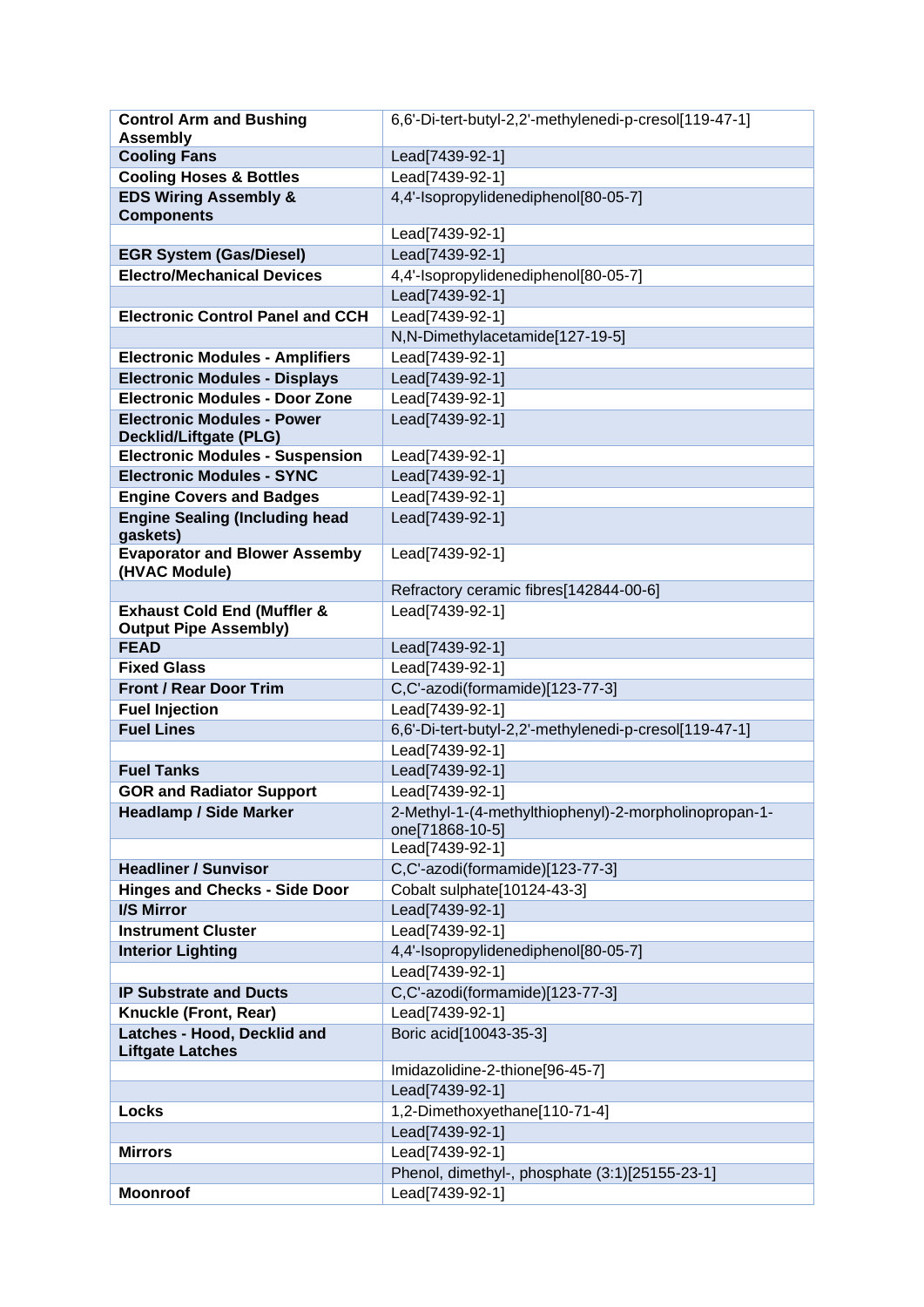| <b>Park Assist</b>                                                    | Lead[7439-92-1]                                                                 |
|-----------------------------------------------------------------------|---------------------------------------------------------------------------------|
| <b>PATS Transceiver</b>                                               | Lead[7439-92-1]                                                                 |
| <b>PCV System</b>                                                     | Imidazolidine-2-thione[96-45-7]                                                 |
| <b>Plastic Bumpers and Fascias</b>                                    | C,C'-azodi(formamide)[123-77-3]                                                 |
| <b>Powertrain Control Module</b><br>(PCM/EEC/ECM)                     | 4,4'-Isopropylidenediphenol[80-05-7]                                            |
|                                                                       | Lead[7439-92-1]                                                                 |
| <b>PT Mounts</b>                                                      | Lead[7439-92-1]                                                                 |
| <b>PT Sensors</b>                                                     | Lead[7439-92-1]                                                                 |
| PTU (FWD)                                                             | Lead[7439-92-1]                                                                 |
| <b>Rain and Daylight Sensor</b>                                       | 2-Methyl-1-(4-methylthiophenyl)-2-morpholinopropan-1-<br>one[71868-10-5]        |
| <b>Receiver Assembly/CD (Radio)</b>                                   | 4-Methylcyclohexyl-1,6-dicarboxylic acid anhydride[19438-<br>$60-9$ ]           |
| <b>Restraint Electronics</b>                                          | Lead[7439-92-1]                                                                 |
| <b>Sealing - Glass Runs and Belt</b><br><b>Moldings</b>               | Lead[7439-92-1]                                                                 |
| <b>Seat Belts (Front and Rear)</b>                                    | 6,6'-Di-tert-butyl-2,2'-methylenedi-p-cresol[119-47-1]                          |
|                                                                       | Lead[7439-92-1]                                                                 |
| Seats - Foam - Cut and Sew                                            | C,C'-azodi(formamide)[123-77-3]                                                 |
|                                                                       | Lead[7439-92-1]                                                                 |
| Seats - JIT                                                           | Imidazolidine-2-thione[96-45-7]                                                 |
|                                                                       | Lead[7439-92-1]                                                                 |
| <b>Seats - Structures</b>                                             | Lead[7439-92-1]                                                                 |
|                                                                       | N,N-Dimethylacetamide[127-19-5]                                                 |
| <b>Shifter Cables/Brackets - Auto</b>                                 | 2-Methyl-1-(4-methylthiophenyl)-2-morpholinopropan-1-<br>one[71868-10-5]        |
|                                                                       | C,C'-azodi(formamide)[123-77-3]                                                 |
|                                                                       | Lead[7439-92-1]                                                                 |
| <b>Shock Absorbers</b>                                                | Lead[7439-92-1]                                                                 |
| <b>Side and Rear Vision (BLIS)</b>                                    | Lead[7439-92-1]                                                                 |
| <b>Smart Data Link Module</b>                                         | Lead[7439-92-1]                                                                 |
| <b>Smart Junction Box &amp; Body</b><br><b>Control Module (SPDJB)</b> | Diboron-trioxide[1303-86-2]                                                     |
|                                                                       | Lead[7439-92-1]                                                                 |
| <b>Speakers / Tweeters</b>                                            | Imidazolidine-2-thione[96-45-7]                                                 |
|                                                                       | N,N-Dimethylacetamide[127-19-5]                                                 |
| <b>Steering Column</b>                                                | Lead[7439-92-1]                                                                 |
| <b>Steering Gear and Linkage</b>                                      | 6,6'-Di-tert-butyl-2,2'-methylenedi-p-cresol[119-47-1]                          |
| <b>Steering Wheel, Drive Air Bag</b>                                  | Lead[7439-92-1]                                                                 |
| Sub-Frame (Car/SUV) (Front, Rear)                                     | Lead[7439-92-1]                                                                 |
| <b>Suspension Link Components</b>                                     | Imidazolidine-2-thione[96-45-7]                                                 |
| <b>Switches - General Use</b>                                         | Lead[7439-92-1]                                                                 |
| Switches - Headlamp. Window &<br>Door                                 | 4,4'-Isopropylidenediphenol[80-05-7]                                            |
|                                                                       | Lead[7439-92-1]                                                                 |
| <b>Switches - Steering Column</b>                                     | 4,4'-Isopropylidenediphenol[80-05-7]                                            |
| <b>Taillamp / Redundant</b>                                           | Lead[7439-92-1]                                                                 |
| Temperature Sensors - Climate                                         | 1,3,5-Tris(oxiranylmethyl)-1,3,5-triazine-2,4,6(1H,3H,5H)-<br>trione[2451-62-9] |
|                                                                       | Lead[7439-92-1]                                                                 |
| <b>Throttle Bodies</b>                                                | Lead[7439-92-1]                                                                 |
| <b>Tires</b>                                                          | Lead[7439-92-1]                                                                 |
| <b>TMK and Tools</b>                                                  | Lead[7439-92-1]                                                                 |
| <b>TPMS</b>                                                           | Lead[7439-92-1]                                                                 |